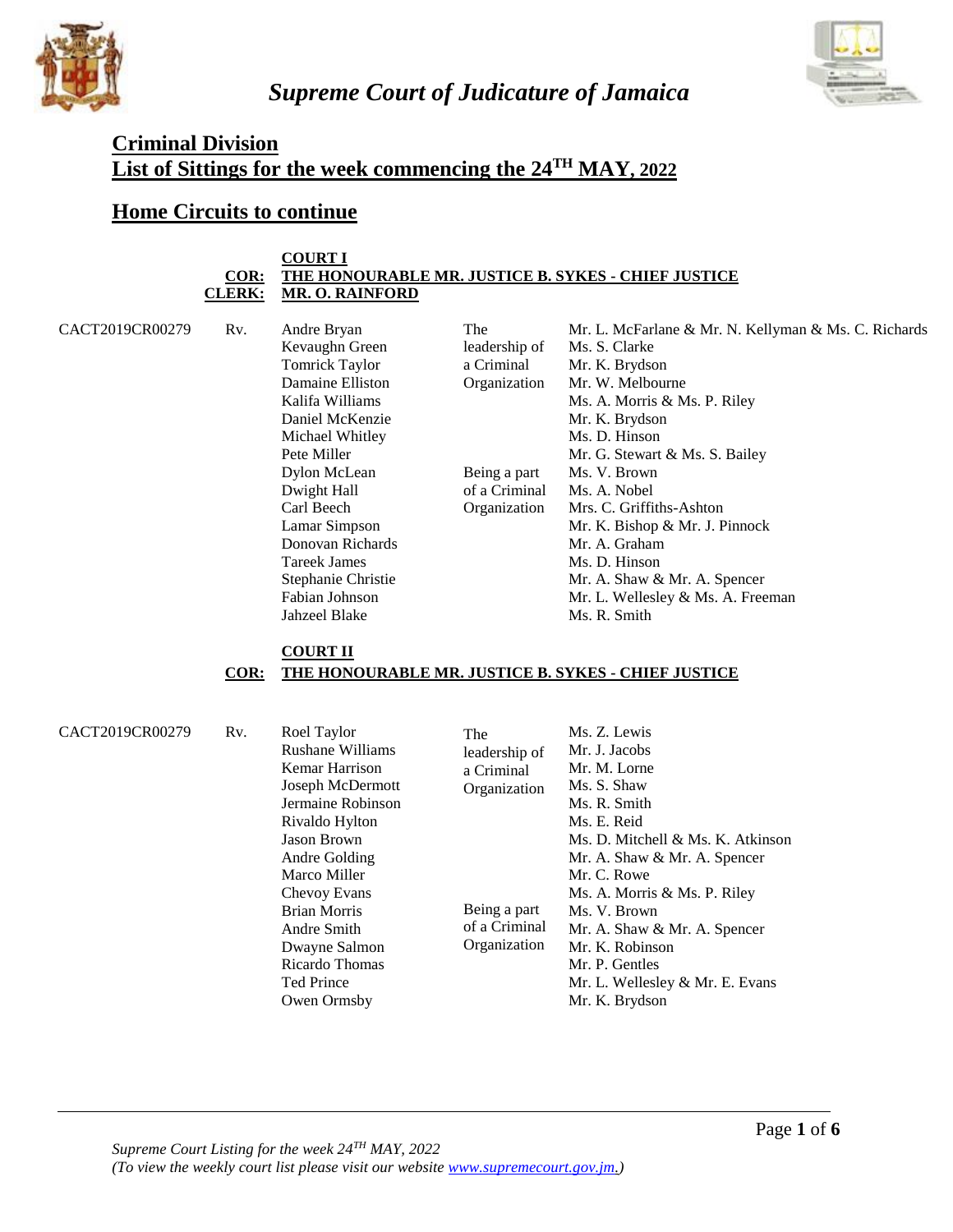**Counsel for the Crown: Mr. J. Taylor Q.C Senior Deputy Director of Public Prosecutions for the Director of Public Prosecutions** 

> **Miss. C. Thompson Senior Deputy Director of Public Prosecutions for the Director of Public Prosecutions**

> **Ms. S. Rowe Assistant Director of Public Prosecutions (Ag.) for the Director of Public Prosecutions**

**Mr. D. Green Crown Counsel (Ag.) for the Director of Public Prosecutions**

### **COURT III COR: THE HONOURABLE MR. JUSTICE L. PUSEY CLERK: MR. A. SOLTAU**

#### **TUESDAY 24TH MAY, 2022**

| HCC 273/18                             | Rv.<br>Andrew Lindsay |                                                                                                                                                                                              | Murder                                                                                                        | Bail          | Ms. Zara Lewis   |
|----------------------------------------|-----------------------|----------------------------------------------------------------------------------------------------------------------------------------------------------------------------------------------|---------------------------------------------------------------------------------------------------------------|---------------|------------------|
| HCC 508/17 (2)                         | Rv.                   | Clive Barnett                                                                                                                                                                                | Murder                                                                                                        | Bail          | Mrs. C. DaCosta  |
| <b>Counsel for the Crown:</b>          |                       | Mr. A. Duncan<br><b>Deputy Director of Public Prosecutions</b><br>for the Director of Public Prosecutions<br>Ms. M. Scott<br><b>Crown Counsel</b><br>for the Director of Public Prosecutions |                                                                                                               |               |                  |
| TUESDAY 24TH MAY, 2022                 | COR:<br><b>CLERK:</b> | <b>MS. G. CARR</b>                                                                                                                                                                           | <b>COURT IV (HOME CIRCU<u>IT COURTS 6 &amp; 8 CASES)</u></b><br>THE HONOURABLE MRS. JUSTICE S. BERTRAM-LINTON |               |                  |
|                                        |                       |                                                                                                                                                                                              |                                                                                                               |               |                  |
| CACT2020CR00260                        | Rv.                   | Suwayne Brown                                                                                                                                                                                | Rape et al                                                                                                    | Bail          | Ms. K. Whittaker |
| CACT2021CR00054<br>Rv.<br>Tarik Sharpe |                       | Sexual Intercourse with a<br>Person under Sixteen Years                                                                                                                                      | Bail                                                                                                          | Mr. J. Jacobs |                  |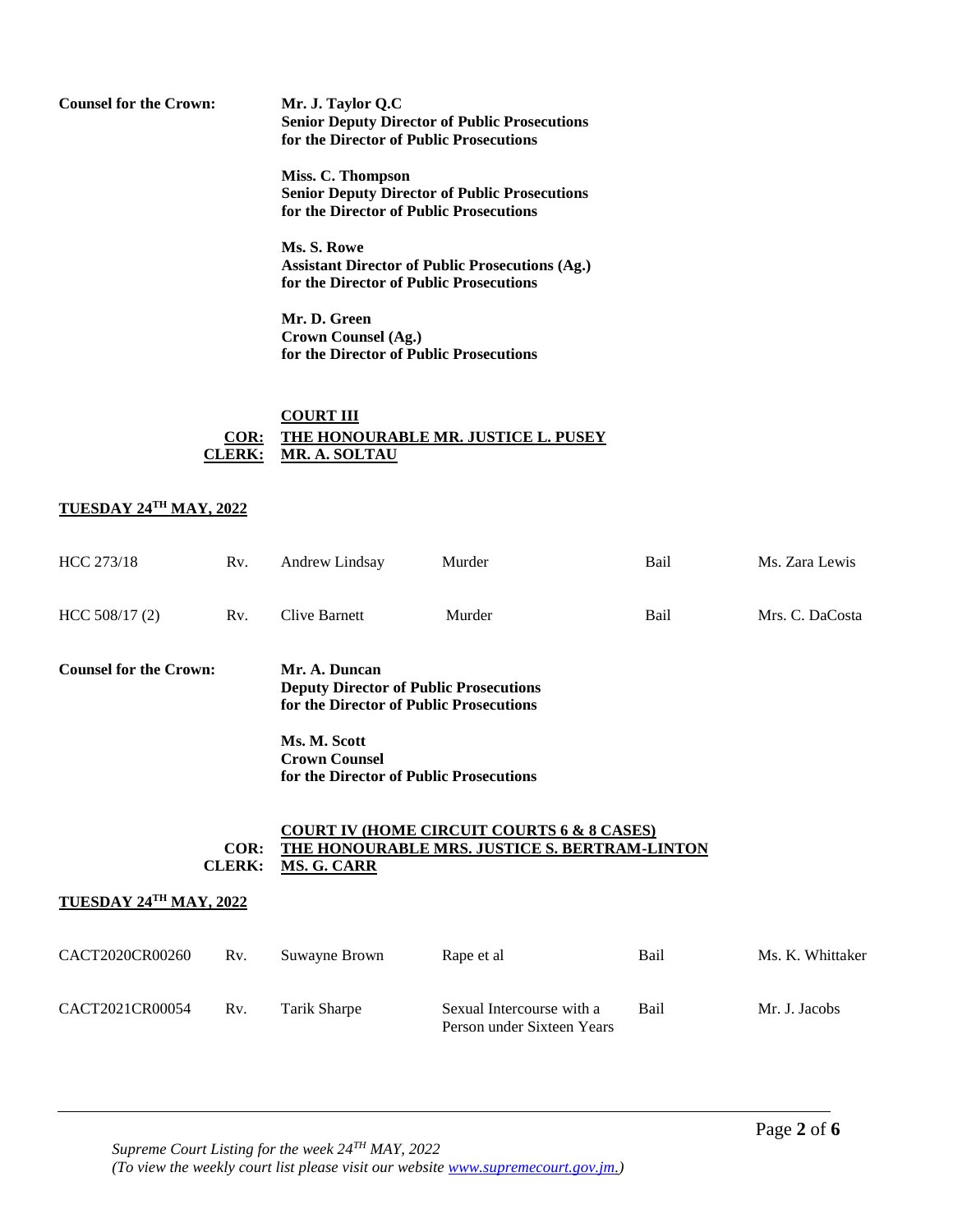**Counsel for the Crown: Mrs. L. Lewis Meade**

**Assistant Director of Public Prosecutions for the Director of Public Prosecutions**

#### **COURT VIII COR: THE HONOURABLE MR. JUSTICE C. STAMP CLERK: MS. M. KEATING**

### **TUESDAY 24TH MAY, 2022**

| CAHC2021GC00037 | Rv. | Avon Sutherland<br>Michael Thomas | Illegal Possession of Firearm<br>Illegal Possession of<br>Ammunition | Mr. L. Equiano |
|-----------------|-----|-----------------------------------|----------------------------------------------------------------------|----------------|
|                 |     |                                   |                                                                      |                |

**Counsel for the Crown: Ms. N. Malcolm Assistant Director of Public Prosecutions for the Director of Public Prosecutions**

#### **COURT V CRIMINAL CASE MANAGEMENT COURT COR: THE HONOURABLE MRS. JUSTICE V. GRAHAM-ALLEN CPO: CLERK: MR. D. DAVIS MR. K. REID MRS. R. ROWE-LESLIE**

#### **TUESDAY 24TH MAY, 2022**

#### **WEDNESDAY 25TH MAY, 2022**

#### **THURSDAY 26TH MAY, 2022**

#### **FRIDAY 27TH MAY, 2022**

#### **OTHER CIRCUITS TO CONTINUE**

| <b>ST. THOMAS</b>         | COR:    | THE HONOURABLE MR. JUSTICE C. DAYE             |
|---------------------------|---------|------------------------------------------------|
| <b>ST. CATHERINE</b>      | COR:    | THE HONOURABLE MR. JUSTICE B. MORRISON         |
| <b>MANCHESTER</b>         | COR:    | THE HONOURABLE MRS. JUSTICE L. SHELLY-WILLIAMS |
| <b>ST. ANN</b>            | $COR$ : | THE HONOURABLE MRS. JUSTICE S. WOLFE-REECE     |
| <b>REGIONAL GUN COURT</b> |         | THE HONOURABLE MR. JUSTICE M. GAYLE            |

### **THE HONOURABLE MR. JUSTICE M. GAYLE**

#### **COR: THE HONOURABLE MRS. JUSTICE C. LAWRENCE-BESWICKGUN COURT I**

*Supreme Court Listing for the week 24TH MAY, 2022 (To view the weekly court list please visit our website [www.supremecourt.gov.jm.](http://www.supremecourt.gov.jm/))*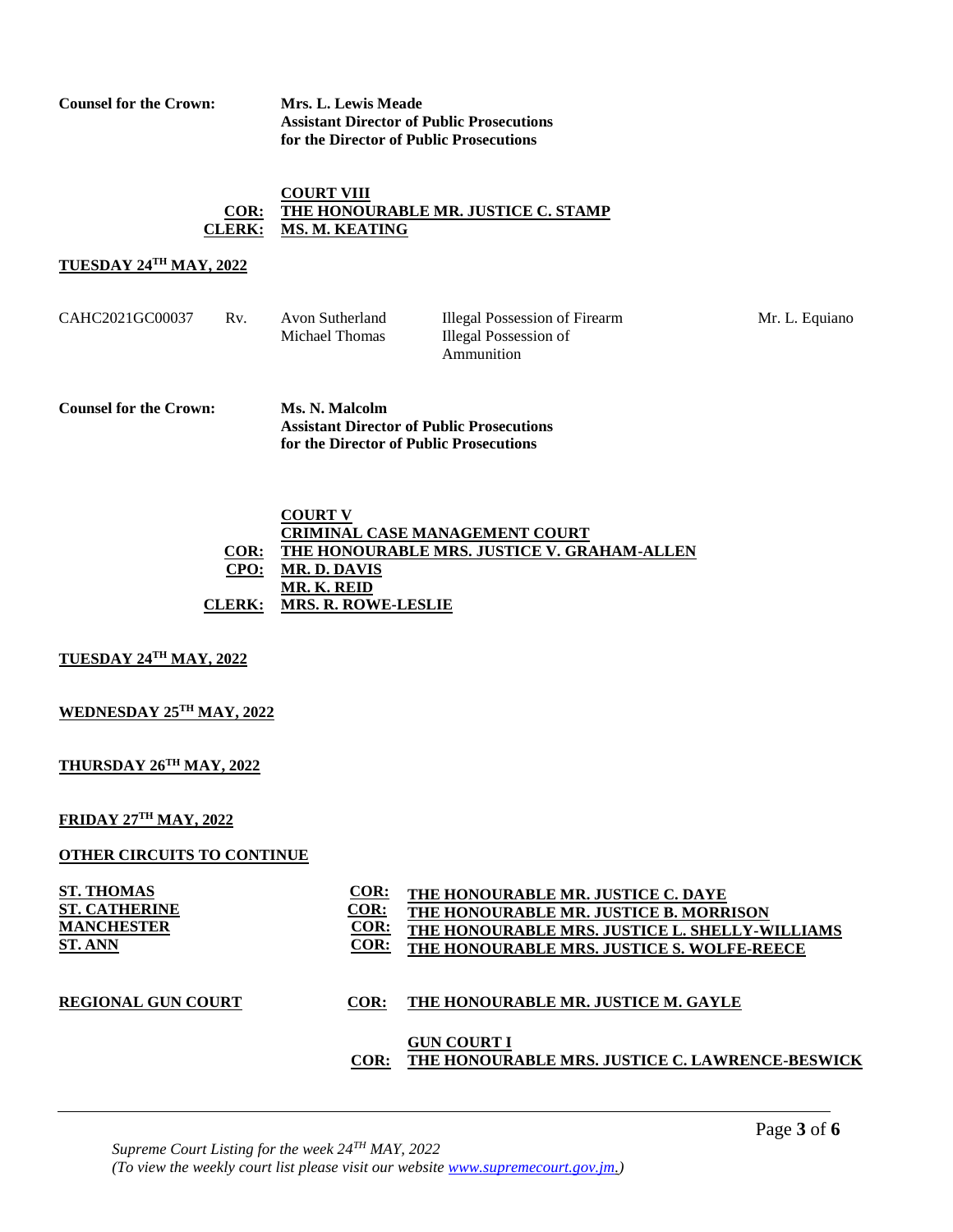|      | <b>GUN COURT II</b>                                    |
|------|--------------------------------------------------------|
| COR: | THE HONOURABLE MRS. JUSTICE S. JACKSON-HAISLEY         |
|      |                                                        |
|      | <b>COURT VI</b>                                        |
|      | <b>GUN COURT (CASE MANAGEMENT)</b>                     |
| COR: | THE HONOURABLE MRS. JUSTICE A. LAWRENCE-GRAINGER (Ag.) |
|      |                                                        |

|      | <b>COURT VII</b>                        |
|------|-----------------------------------------|
|      | <b>GUN COURT</b>                        |
| COR: | THE HONOURABLE MS. JUSTICE C. WILTSHIRE |

### **GUN COURT I COR: THE HONOURABLE MRS. JUSTICE C. LAWRENCE-BESWICK CLERK: MR. K. MOORE**

### **TUESDAY 24TH MAY, 2022**

| CAHC2020GC00303                    | Regina | $\mathbf{V}$ | <b>Tossano Barnett</b><br>(Mr. V. Wellesely)                                   | Assault at Common Law (3 Counts)<br><b>Illegal Possession of Firearm</b><br><b>Illegal Possession of Ammunition</b>                          |
|------------------------------------|--------|--------------|--------------------------------------------------------------------------------|----------------------------------------------------------------------------------------------------------------------------------------------|
| CAHC2021GC00349                    | Regina | $\mathbf V$  | Keemo Francis<br>(Mr. P. Gentles)                                              | <b>Illegal Possession of Firearm</b><br><b>Illegal Possession of Ammunition</b><br>Shooting with Intent (3Counts)<br>Assault at Common Law   |
| CAHC2021GC00025<br>CAHC2021GC00373 | Regina | V            | Dennis Simmonds<br>(Mrs. C. Griffiths-Ashton)<br>Kirk Facey<br>(Ms. D. Jobson) | <b>Illegal Possession of Firearm</b><br><b>Illegal Possession of Ammunition</b><br>Shooting with Intent                                      |
| <b>WEDNESDAY 25TH MAY, 2022</b>    |        |              |                                                                                |                                                                                                                                              |
| CAHC2021GC00172                    | Regina | $\mathbf V$  | Faybian Durrant                                                                | <b>Illegal Possession of Firearm</b><br>Assault at Common Law<br><b>Unlawful Wounding</b><br><b>Assault Occasioning Actual Bodily Harm</b>   |
| CAHC2021GC00429                    | Regina | V            | Leon Nunes<br>(Mr. O. Gordon)                                                  | <b>Illegal Possession of Firearm</b><br><b>Illegal Possession of Ammunition</b><br>Shooting with Intent<br>Malicious Destruction of Property |
| THURSDAY 26TH MAY, 2022            |        |              |                                                                                |                                                                                                                                              |
| CAHC2021GC00139                    | Regina | $\mathbf V$  | <b>Tyreke Bennett</b><br>(Ms. A. Wynter)                                       | <b>Illegal Possession of Firearm</b><br>Shooting with Intent (2 Counts)                                                                      |
| CAHC2020GC00246                    | Regina | V            | Angello Morrison<br>Zaphar Morgan<br>(Mr. S. Hanson)                           | <b>Illegal Possession of Firearm</b>                                                                                                         |

*Supreme Court Listing for the week 24TH MAY, 2022 (To view the weekly court list please visit our website [www.supremecourt.gov.jm.](http://www.supremecourt.gov.jm/))*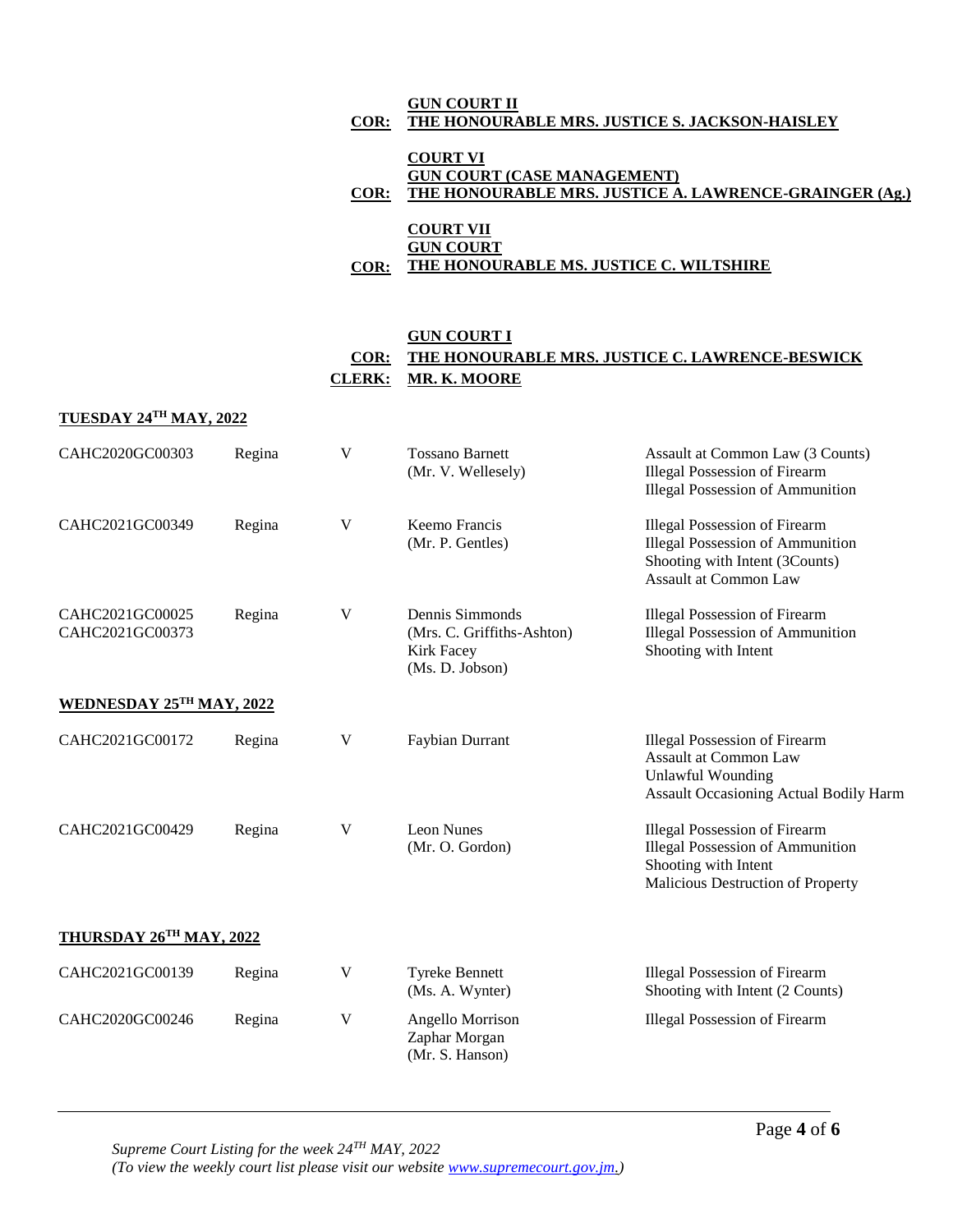#### **Counsel for the Crown: Mrs. N. Young Shand Crown Counsel for the Director of Public Prosecutions**

### **GUN COURT II COR: THE HONOURABLE MRS. JUSTICE S. JACKSON-HAISLEY CLERK: MR. A. HIBBERT**

## **TUESDAY 24TH MAY, 2022**

| CAHC2020GC00025                                                          | Regina | V | Donovan Brown<br>Khazarie Grant<br>Javaughn Morrison<br>(Ms. V. Taylor)<br>(Mr. T. Tavares-Finson Q.C)<br>(Ms. K. Whittacker) | <b>Illegal Possession of Firearm</b><br><b>Illegal Possession of Ammunition</b>                                                                       |
|--------------------------------------------------------------------------|--------|---|-------------------------------------------------------------------------------------------------------------------------------|-------------------------------------------------------------------------------------------------------------------------------------------------------|
| CAHC2020GC00205<br>CAHC2021GC00249<br>CAHC2020GC00218<br>CAHC2021GC00199 | Regina | V | Renoldo Cameron<br>Falode Johnson<br>Damion Anderson<br>Andre Ottey<br><b>Shevar Grant</b>                                    | <b>Illegal Possession of Firearm</b><br><b>Illegal Possession of Ammunition</b><br>Arson<br>Shooting with Intent<br>Malicious Destruction of Property |
| WEDNESDAY 25TH MAY, 2022                                                 |        |   |                                                                                                                               |                                                                                                                                                       |
| CAHC2021GC00262                                                          | Regina | V | Dervan Haughton<br>(Ms. S. Dennis)                                                                                            | Illegal Possession of Firearm<br>Shooting with Intent<br>Robbery with Aggravation<br><b>Illegal Possession of Ammunition</b><br>Wounding with Intent  |
| CAHC2021GC00368                                                          | Regina | V | Errol Shand<br>(Ms. Bailey)                                                                                                   | Shooting with Intent<br><b>Illegal Possession of Firearm</b>                                                                                          |

**Counsel for the Crown: Ms. C. Larmond Crown Counsel for the Director of Public Prosecutions**

#### **COURT VI GUN COURT (CASE MANAGEMENT) COR: THE HONOURABLE MRS. JUSTICE A. LAWRENCE-GRAINGER (Ag.) CLERK: MR. F. WILLIAMS**

#### **TUESDAY 24TH MAY, 2022**

#### **WEDNESDAY 25TH MAY, 2022**

#### **THURSDAY 26TH MAY, 2022**